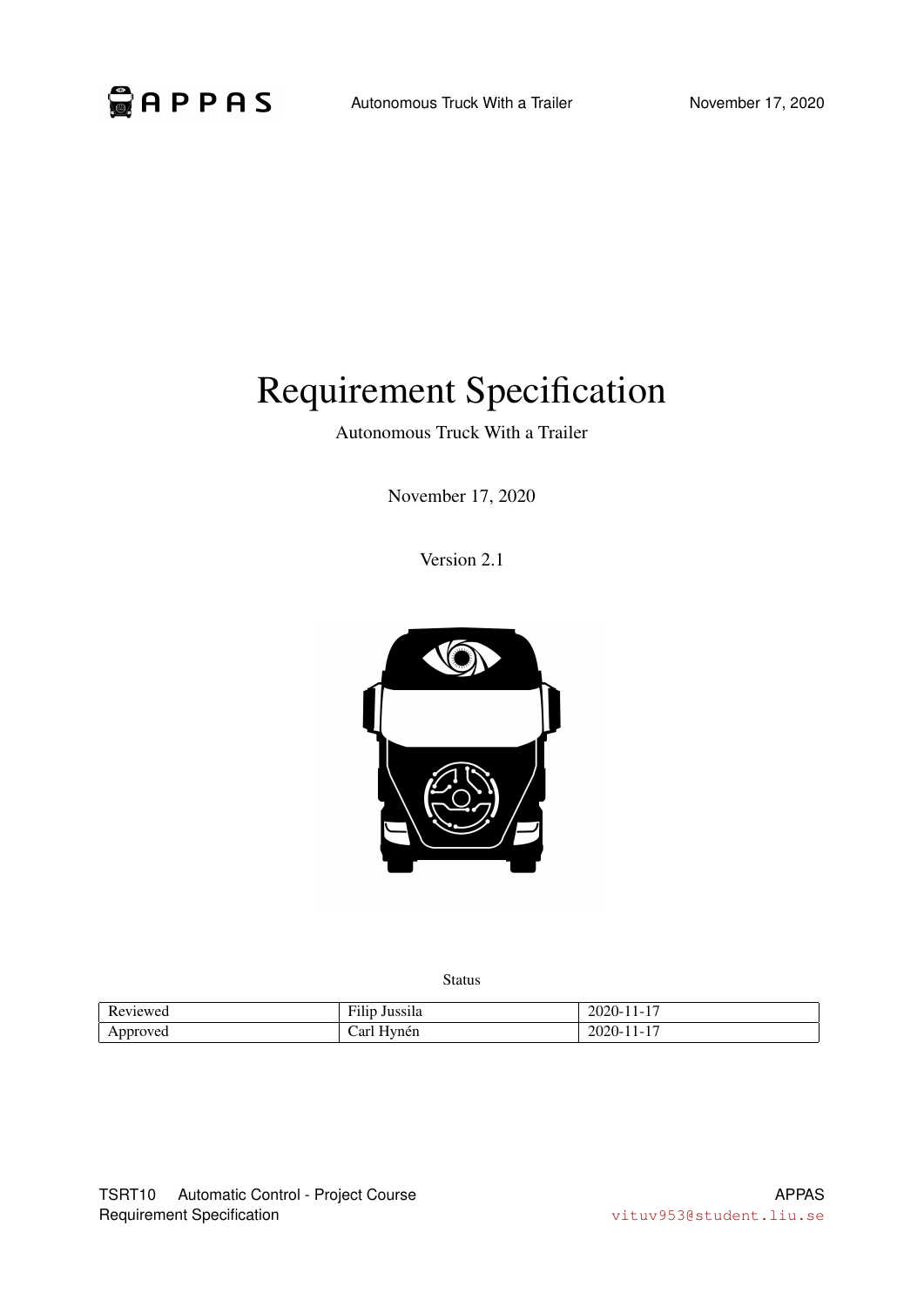

# Project Identity

| Group E-mail:                  | vituv953@student.liu.se                                                                              |
|--------------------------------|------------------------------------------------------------------------------------------------------|
| Homepage:                      | https://tsrt10.qitlab-pages.liu.se/2020/rev truck                                                    |
| Orderer:                       | Carl Hynén, Linköping University<br>Phone: +46 73-562 34 34<br>E-mail: carl.hynen@liu.se             |
| Supervisor:                    | Daniel Arnström, Linköping University<br>Phone: $+46$ 76-831 24 09<br>E-mail: daniel.arnstrom@liu.se |
| Customer / Course Responsible: | Daniel Axehill, Linköping University<br>Phone: $+46$ 13-28 40 42<br>E-mail: daniel.axehill@liu.se    |

# Participants of the group

| <b>Name</b>            | <b>Responsibility</b>    | E-mail                            |
|------------------------|--------------------------|-----------------------------------|
| Per Antonsson          |                          | peran080@student.liu.se           |
| <b>Edvin Bourelius</b> |                          | edybo949@student.liu.se           |
| <b>Gustav Erbing</b>   |                          | guser450@student.liu.se           |
| Johan Gustafsson       |                          | johgu927@student.liu.se           |
| Anton Holgersson       | Information Manager (IM) | antho $223@$ student.liu.se       |
| Ofa Ismail             | Software Architect (SW)  | abdis077@student.liu.se           |
| Filip Jussila          | Document Manager (DM)    | $\text{fil}$ ju425@student.liu.se |
| Per Liljeström         | Test Leader (TL)         | perli397@student.liu.se           |
| Katherine Rajala       |                          | katra 756@student.liu.se          |
| David Salomonsson      | Design Manager (DeM)     | daysa358@student.liu.se           |
| Viktor Uvesten         | Project Leader (PL)      | vituv $953$ @student.liu.se       |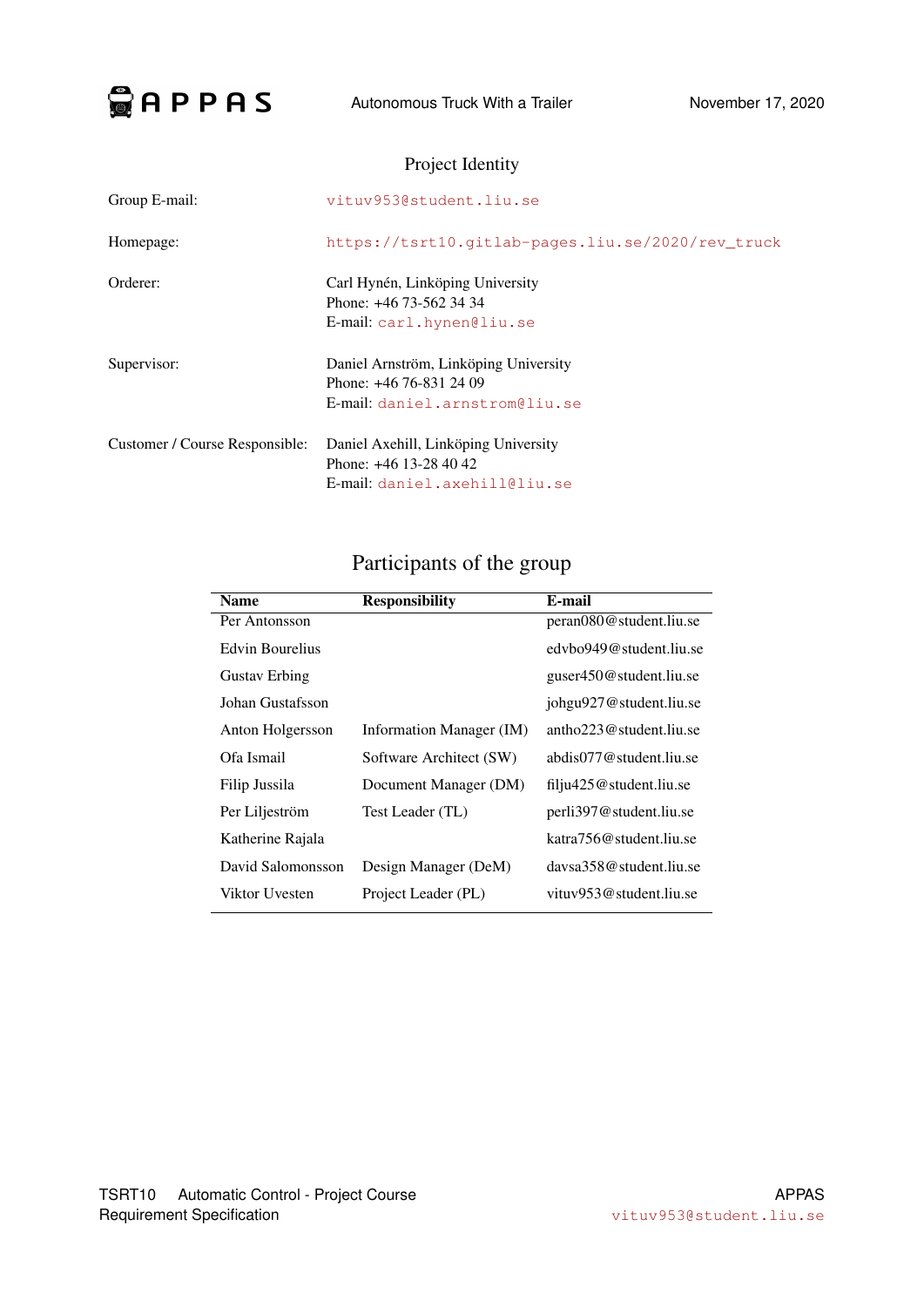

# **CONTENTS**

|   |          | Introduction                                                                                                                                                                                                                   |                |
|---|----------|--------------------------------------------------------------------------------------------------------------------------------------------------------------------------------------------------------------------------------|----------------|
|   | 1.1      | Requirement description (a) and a subset of the set of the set of the set of the set of the set of the set of the set of the set of the set of the set of the set of the set of the set of the set of the set of the set of th |                |
|   | 1.2.     |                                                                                                                                                                                                                                | $\mathbf{1}$   |
|   | 1.3      | Definition of terms responses to the contract of the contract of the contract of terms responses to the contract of the contract of the contract of the contract of the contract of the contract of the contract of the contra | $\overline{2}$ |
|   | 1.4      |                                                                                                                                                                                                                                | $\overline{2}$ |
|   | 1.5      |                                                                                                                                                                                                                                | $\overline{2}$ |
|   | 1.6      |                                                                                                                                                                                                                                | $\overline{2}$ |
| 2 |          | <b>System Overview</b>                                                                                                                                                                                                         | 3              |
|   | 2.1      |                                                                                                                                                                                                                                | $\overline{4}$ |
|   | 2.2      |                                                                                                                                                                                                                                | 4              |
| 3 |          | <b>Controller System</b>                                                                                                                                                                                                       | 5              |
|   | 3.1      |                                                                                                                                                                                                                                | 5              |
|   | 3.2      |                                                                                                                                                                                                                                | 5              |
|   | 3.3      |                                                                                                                                                                                                                                | 6              |
|   | 3.4      |                                                                                                                                                                                                                                | 6              |
| 4 |          | <b>Communications System</b>                                                                                                                                                                                                   | 8              |
| 5 |          | Visualization System                                                                                                                                                                                                           | 9              |
|   | 5.1      |                                                                                                                                                                                                                                | 9              |
|   | 5.2      | External interfaces enterprise in the contract of the contract of the contract of the contract of the contract of the contract of the contract of the contract of the contract of the contract of the contract of the contract | 9              |
| 6 |          | <b>Simulation Environment</b>                                                                                                                                                                                                  | 10             |
| 7 |          | Software Quality                                                                                                                                                                                                               | 11             |
| 8 | Economy  |                                                                                                                                                                                                                                | 11             |
| 9 | Delivery |                                                                                                                                                                                                                                | 12             |
|   |          |                                                                                                                                                                                                                                | 13             |
|   |          | 10 Documentation                                                                                                                                                                                                               |                |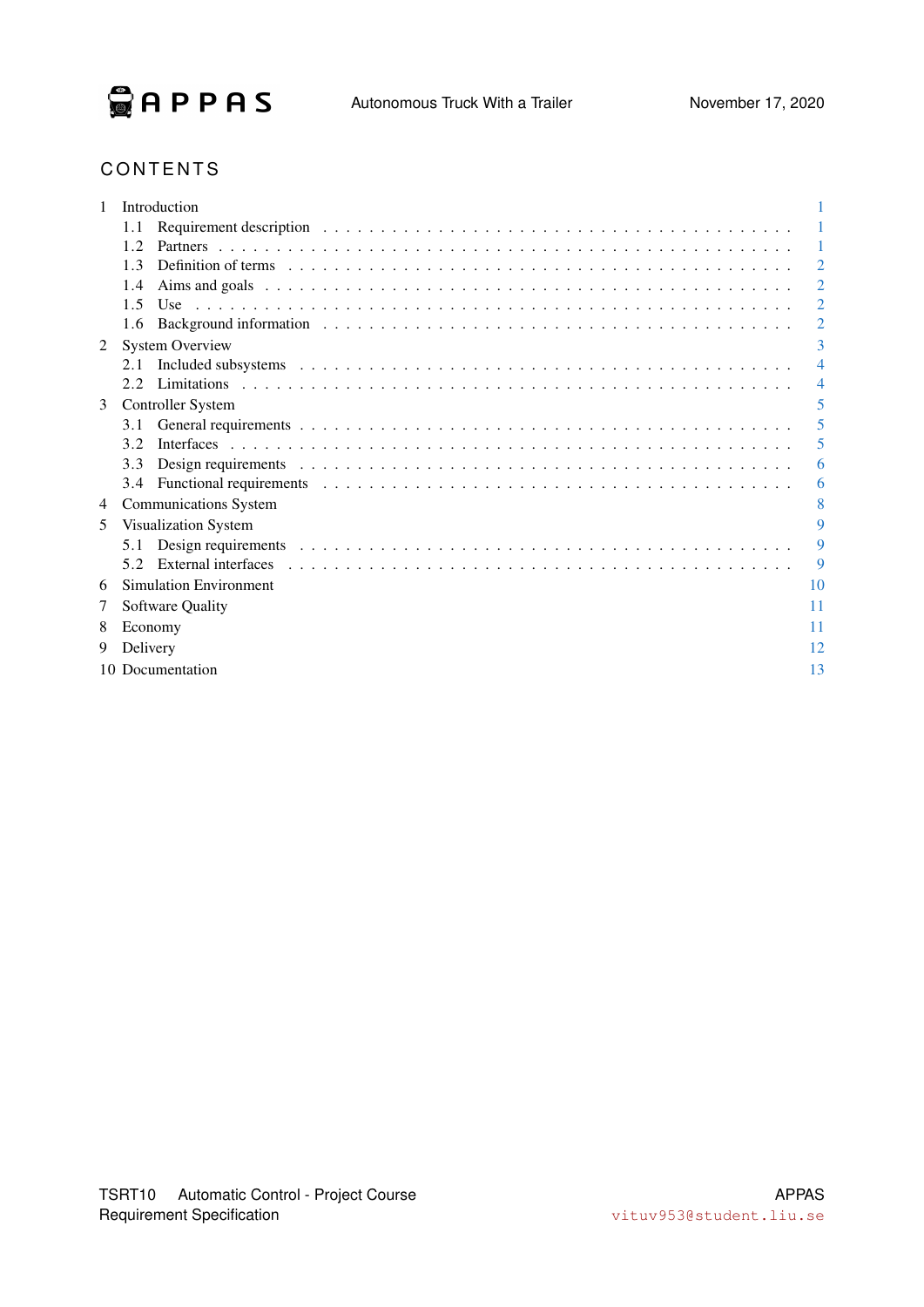

## DOCUMENT HISTORY

| Version | Date             | <b>Changes made</b>                         | <b>Made by</b> | <b>Reviewer</b> |
|---------|------------------|---------------------------------------------|----------------|-----------------|
| 0.1     | 2020-09-17       | First draft                                 | Project Group  | Ofa Ismail      |
| 0.2     | 2020-09-21       | Modified and added requirements             | Project Group  | Filip Jussila   |
| 1.0     | 2020-10-01       | Small changes made on behalf of the orderer | Project Group  | Filip Jussila   |
| 2.0     | $2020 - 11 - 09$ | Final draft                                 | Project Group  | Filip Jussila   |
| 2.1     | 2020-11-17       | Revised requirement 14 to priority 2        | Project Group  | Per Liljeström  |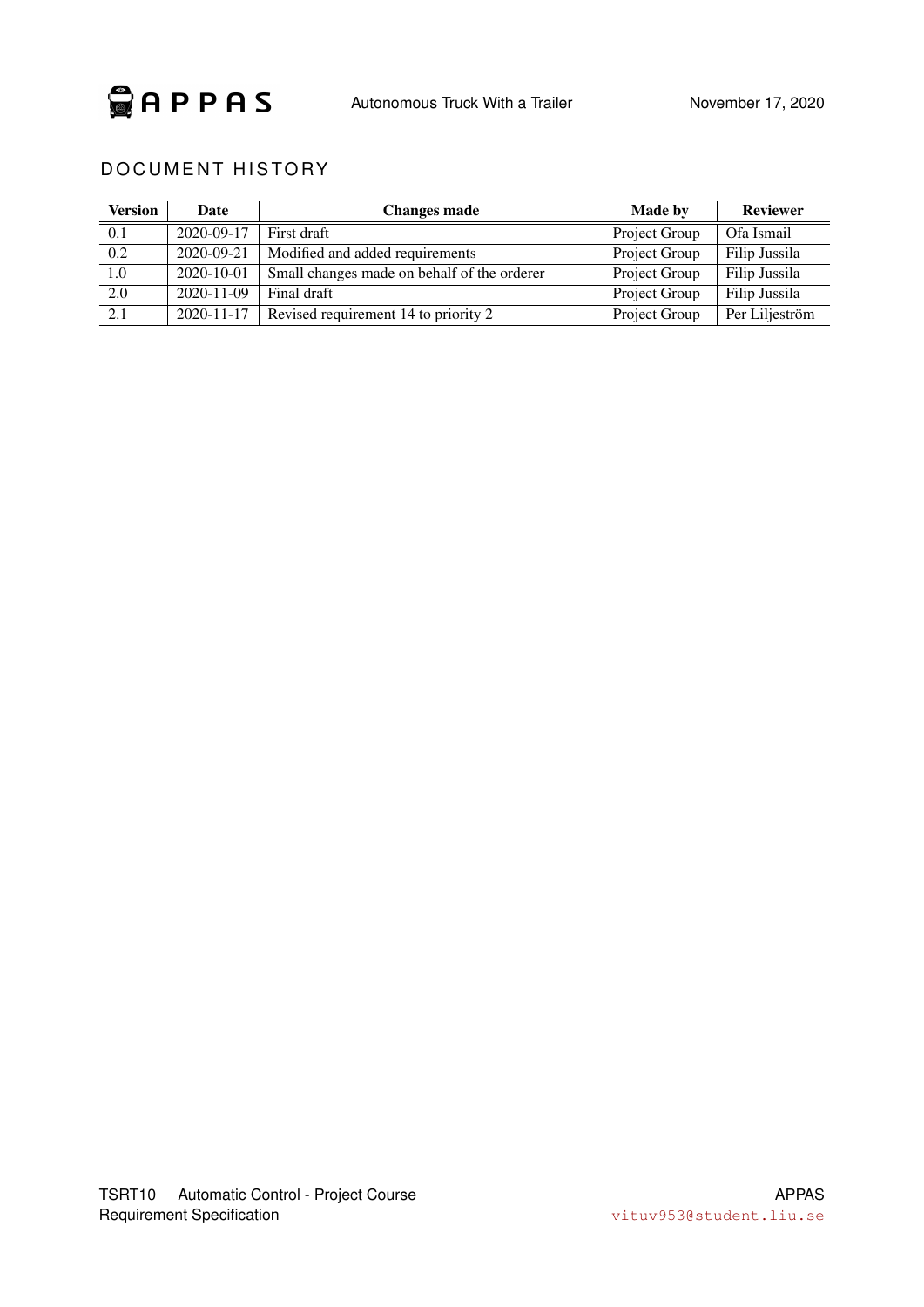# <span id="page-4-0"></span>1 INTRODUCTION

This is the requirement specification for the project *Autonomous Truck With a Trailer* in the automatic control project course TSRT10 given at Linköping University during the fall of 2020.

The project regarding autonomous vehicles has been performed at Linköping University for a few years. Each project being a continuation of the previous. This year's main goal is to improve the stability and robustness of the automatic control system by implementing a Model Predictive Control (MPC) controller. A Raspberry Pi (RPi) will also be integrated to the already existing truck to replace the need of an external computer during run-time. The purpose of this document is to specify the requirements for the final results of the project.

#### <span id="page-4-1"></span>**1.1 Requirement description**

The requirements will have the format shown in Table [1.](#page-4-3) Each requirement will either be an original requirement with the number  $X$  or a revised version  $Xa$  which is renegotiated in version x.x of this document. Furthermore, each requirement will have a description and a priority; 1,2 or 3 – given in descending order. Requirements of priority 1 should be fulfilled at the final delivery of the project. Requirements of priority 2 and 3 will be fulfilled if there is any time left when all requirements of priority 1 is fulfilled.

<span id="page-4-3"></span>

| Requirement   Revising |             | Description                                                      | Priority |
|------------------------|-------------|------------------------------------------------------------------|----------|
| л                      | Original    | Description of requirement X.                                    | 1/2/3    |
| Xa                     |             | Renegotiated: Description of revision <b>a</b> of requirement X. | 1/2/3    |
|                        | version x.x |                                                                  |          |

# **Table 1:** Example of how the requirements are formatted.

#### <span id="page-4-2"></span>**1.2 Partners**

The following parties are involved in this year's project:

- The project group, which consists of eleven students studying applied physics and electrical engineering or mechanical engineering at Linköping University.
- The orderer Carl Hynén, department of automatic control at Linköping University.
- The customer and examiner Daniel Axehill, department of automatic control at Linköping University.
- The advisor Daniel Arnström, department of automatic control at Linköping University.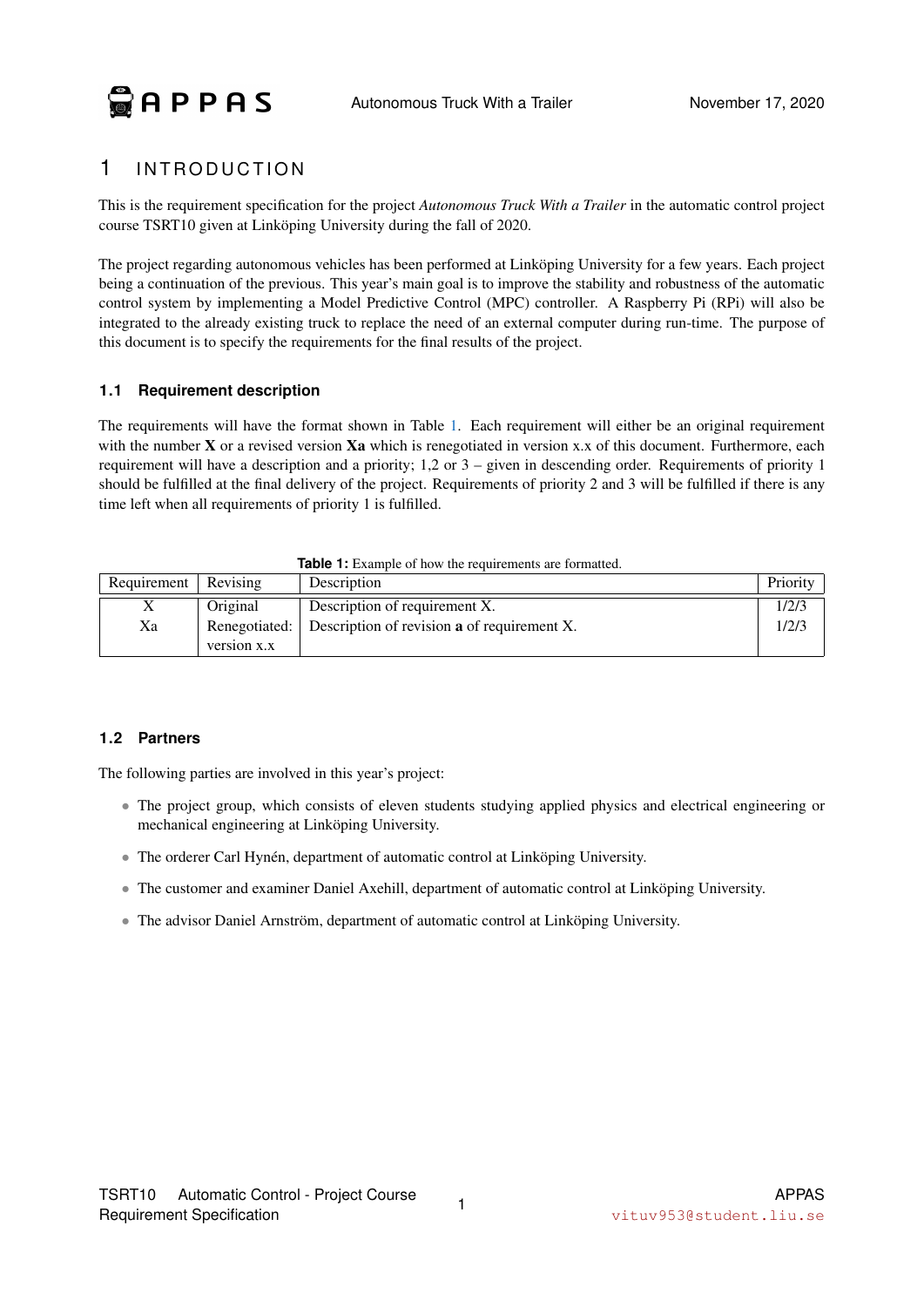

#### <span id="page-5-0"></span>**1.3 Definition of terms**

Below are some terms and abbreviations defined and explained.

- APPAS Autonomous Path Planning & Parking Assistance System, the name of the product developed during the project.
- TG Tollgate.
- Git Distributed version control system used for software.
- MPC Model Predictive Control, optimization based control method used to control a process while satisfying a set of constrains.
- **QualiSys** Positioning system used in Visionen.
- ROS Robotic Operative System, an open source software library which simplifies writing modular code for robotic applications.
- **RPi** Raspberry Pi, a small single-board computer.
- Visionen A research arena for robotics applications at Linköping University.

#### <span id="page-5-1"></span>**1.4 Aims and goals**

The long term goal of the this project is to create a platform for research and teaching on autonomous vehicles at Linköping University. Last year, the focus was to autonomously drive the truck backwards to a loading bay and improve the motion planning by implementing a more efficient search heuristic and including a post optimization step of the motion planning.

This year, the aim is to improve the stability and robustness of the system by implementing an MPC controller and make the use of an external computer obsolete by integrating an RPi to the already existing system. Another aim is to improve the visualization of the system using the projector in Visionen. Bug fixes of last year's implementation are also planned along with a simple initial calibration phase of the steering angle of the front wheels that will be examined and possibly implemented as well.

#### <span id="page-5-2"></span>**1.5 Use**

The final product will be used in both research and teaching courses in advanced control theory at Linköping University as well as marketing and recruiting for the university.

#### <span id="page-5-3"></span>**1.6 Background information**

Autonomy is a growing subject in our society, therefore are autonomous vehicles of great interest for the industry and thus a relevant research area [\[1\]](#page-17-0). A difficult task that truckers face daily is reversing their truck with a trailer, this tricky and arduous maneuver can be simplified through a driver assistance system such as APPAS. APPAS is not only used for assisting in reversing but also with general path planning, as the name implies.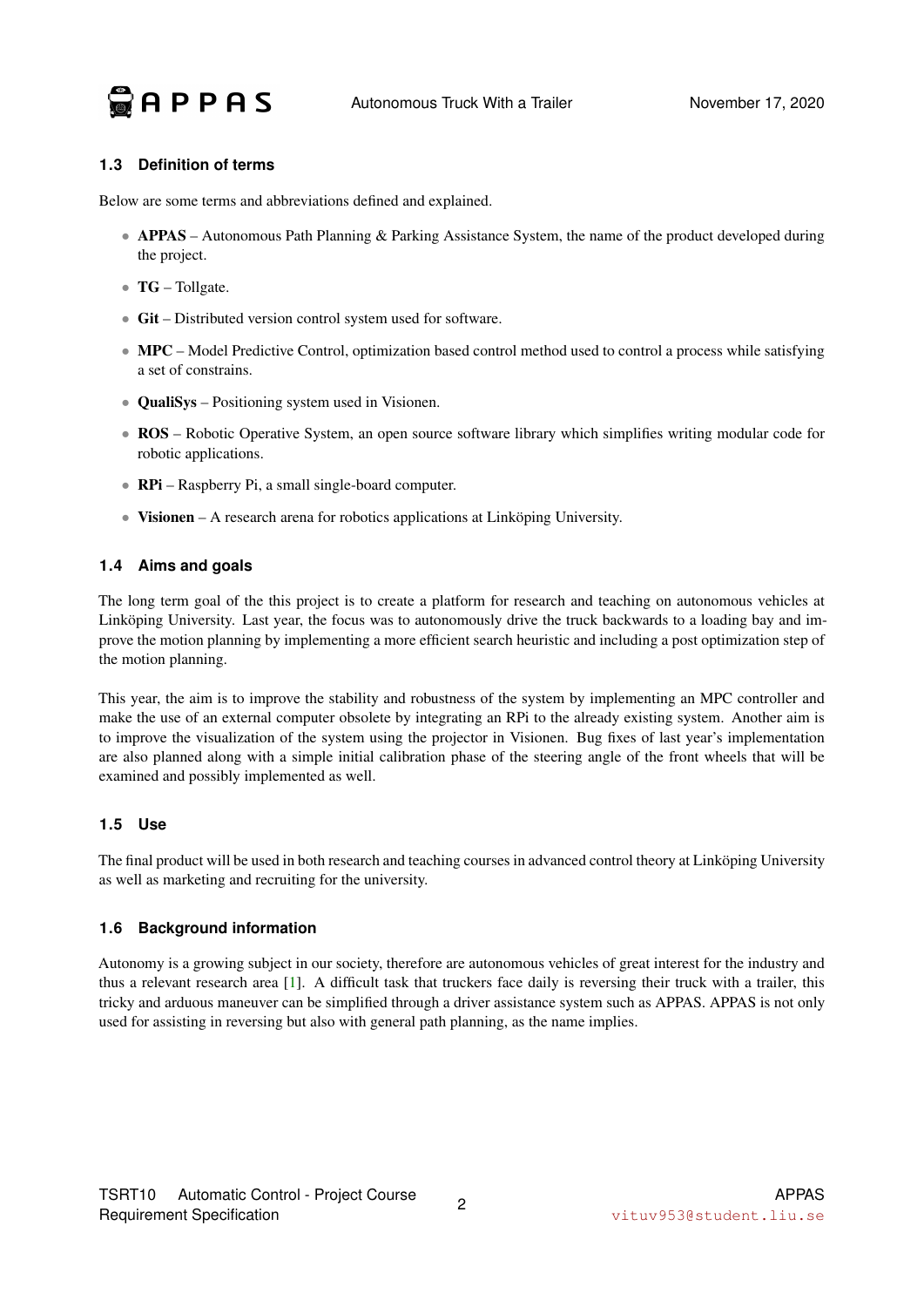# $Q$ **APPAS**

# <span id="page-6-0"></span>2 SYSTEM OVERVIEW

The main system of last year consists of a LEGO truck with a trailer, a standard laptop as a computing unit and a loading bay with included trailer tracking system developed and provided by last year's project group [\[2\]](#page-17-1). This year's main system is a continuation of last year's main system but the controller used will be an MPC controller, the computing unit will be an RPi and the loading bay will not be used. Another parallel main system this year will be a visualization system that uses the existing positioning system installed in Visionen and its projectors to visualize obstacles and the truck's planned path.

<span id="page-6-1"></span>The goal of the system is to have a truck move between two points autonomously. The truck should be able to drive the path both forward and reversed while avoiding obstacles from a predefined map. An example of this is shown in Figure [1.](#page-6-1)



**Figure 1:** Illustration of the driving phase.

<span id="page-6-2"></span>General requirements regarding the workflow and the overall system are described in Table [2.](#page-6-2)

| Requirement | Revising | Description                                                               | Priority |
|-------------|----------|---------------------------------------------------------------------------|----------|
|             | Original | Requirements that the project group are unable to fulfill should be rene- |          |
|             |          | gotiated with the orderer well before the deadline.                       |          |
| 2           | Original | The obstacles should be able to be placed arbitrary.                      |          |
|             | Original | No computations should be done by an external computer.                   |          |

**Table 2:** General requirements on the system.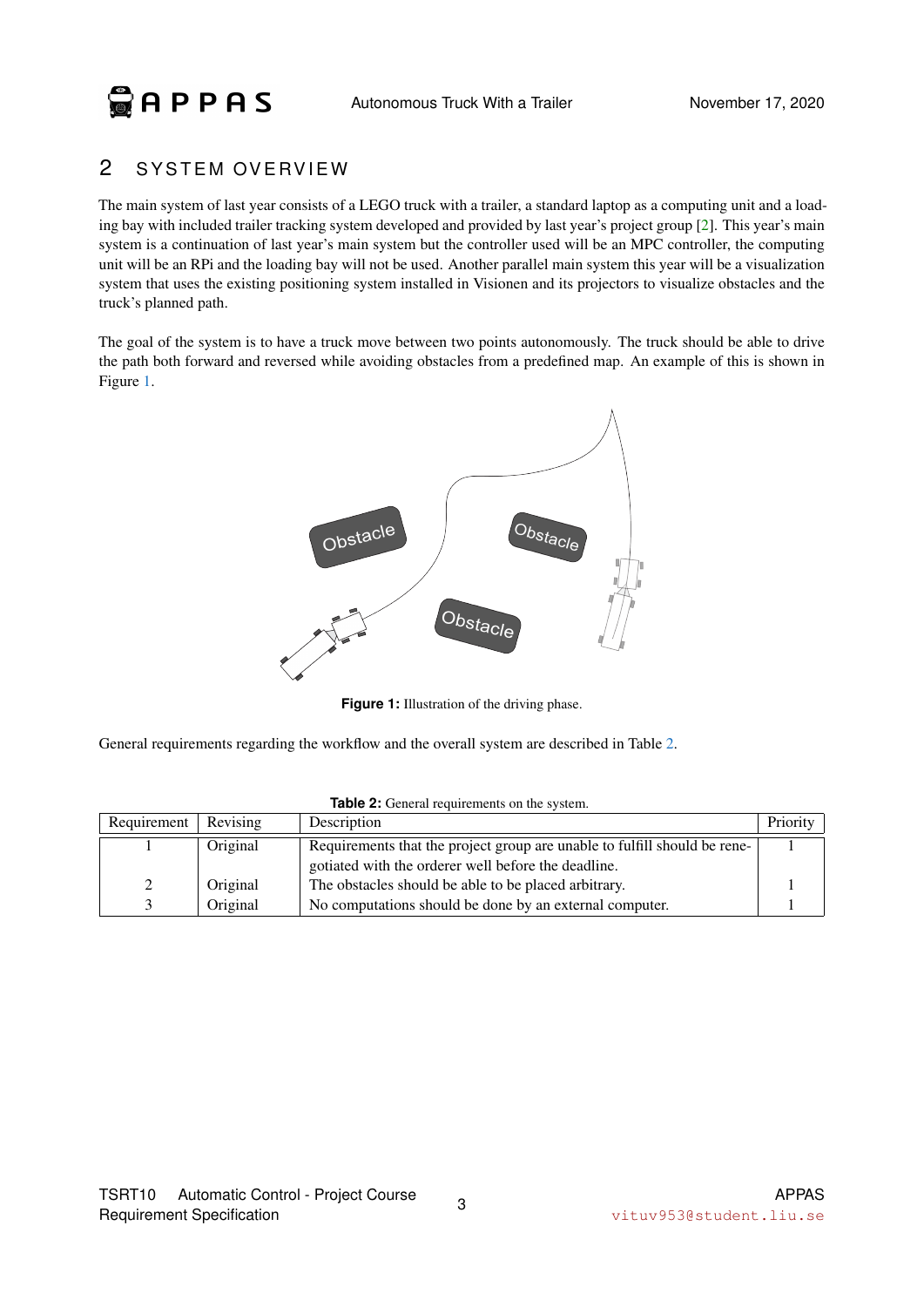

#### <span id="page-7-0"></span>**2.1 Included subsystems**

The entire system will consist of three different subsystems shown in Figure [2.](#page-7-2) The subsystems colored grey are already implemented from last year. The state observer will receive measurements in form of position and various angles of the truck. The motion planner will use the states to determine a path. The truck system is simply the physical truck itself.

The subsystems colored blue will be implemented by the project group. The MPC controller, explained in section [3,](#page-8-0) will calculate control signals based on the motion planner's calculated path. The communications system, explained in section [4,](#page-11-0) will consist of an RPi attached to the truck. This system will handle the communication between other subsystems via ROS. The visualization system, explained in section [5,](#page-12-0) will display the path along with the obstacles on the floor in Visionen by using existing projectors.

<span id="page-7-2"></span>

**Figure 2:** Overview of the subsystems and how they communicate with each other.

#### <span id="page-7-1"></span>**2.2 Limitations**

To be able to reach the requirements of this project there had to be some limitations and simplifications made.

- All obstacles in the operating area are static.
- The operating area is flat.
- A low enough velocity is guaranteed to justify the usage of a kinematic vehicle model.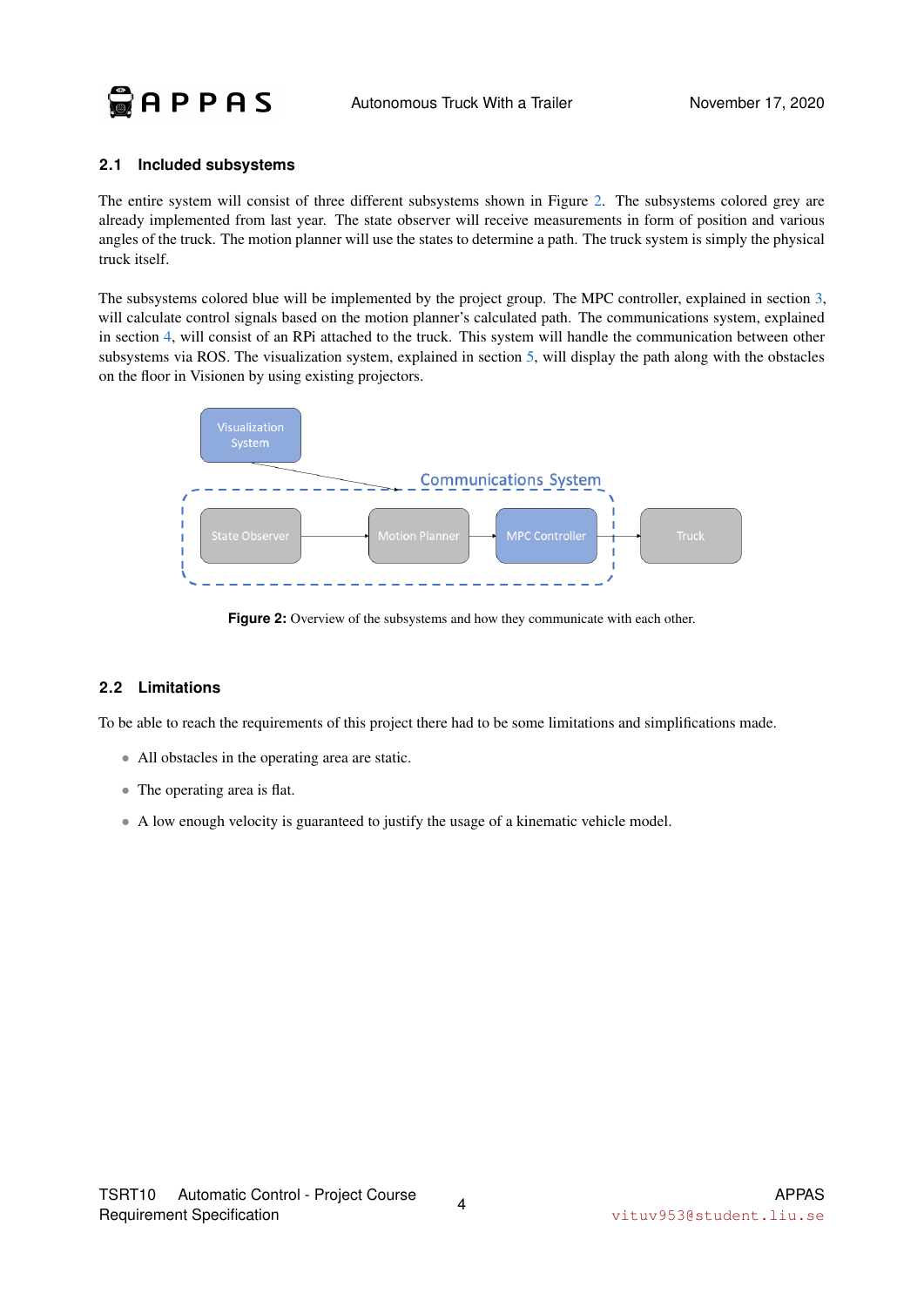# <span id="page-8-0"></span>3 CONTROLLER SYSTEM

The controller system's task is to follow the path that is calculated by the motion planner which uses state parameters from the state observer along with the QualiSys system. The controller should be able to follow the path when moving forward as well as when reversing.

#### <span id="page-8-1"></span>**3.1 General requirements**

<span id="page-8-3"></span>The general requirements for the MPC controller are listed in Table [3.](#page-8-3)

|             |          | <b>Ravic 9.</b> Octicial requirements for the two controller.        |          |
|-------------|----------|----------------------------------------------------------------------|----------|
| Requirement | Revising | Description                                                          | Priority |
|             | Original | The controller should be of type MPC.                                |          |
|             | Original | The controller should be implemented on the RPi.                     |          |
| 6           | Original | The controller should be implement on the EV3.                       |          |
|             | Original | The controller should be a node in ROS.                              |          |
| 8           | Original | The controller should work in a simulation environment.              |          |
| Q           | Original | A simple calibration phase of the steering angle of the front wheels |          |
|             |          | should be implemented in the start of deployment.                    |          |
| 10          | Original | An improved calibration phase should be implemented that has a maxi- |          |
|             |          | mum execution time of 15 seconds.                                    |          |
| 11          | Original | The controller should work together with other parts of the system.  |          |

**Table 3:** General requirements for the MPC controller

#### <span id="page-8-2"></span>**3.2 Interfaces**

Requirements regarding the communication between the MPC controller and the other subsystems are listed in Table [4.](#page-8-4)

<span id="page-8-4"></span>

| Requirement | Revising         | Description                                                            | Priority |
|-------------|------------------|------------------------------------------------------------------------|----------|
| 12          | Original         | The controller should be compatible with the existing motion planner.  |          |
| 13          | Original         | The controller node should publish the planned route on a topic.       |          |
| 14          | Revised:         | The parameters in the controller should be easy to change via a laptop |          |
|             | $2020 - 11 - 17$ | that is remotely connected to the RPi during development.              |          |
| 15          | Original         | The controller should use ROS to communicate with the other systems.   |          |

**Table 4:** Requirements regarding communication between the MPC controller program and the other systems.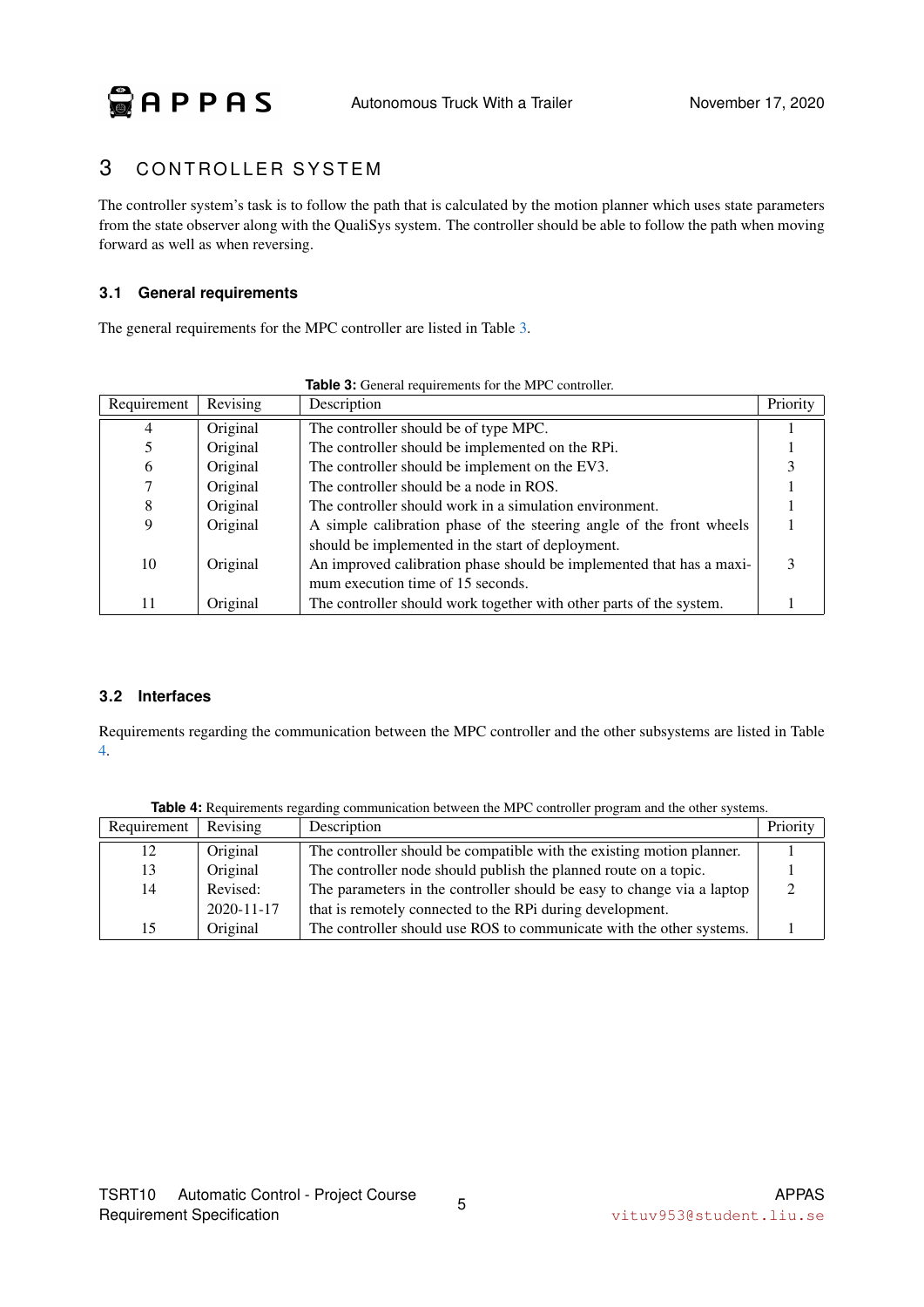

#### <span id="page-9-0"></span>**3.3 Design requirements**

Requirements for how the MPC controller should be designed and which extensions that should be used are listed in Table [5.](#page-9-2) These will most likely be reiterated multiple times as the design of the MPC controller will evolve throughout the project.

<span id="page-9-2"></span>

| Requirement | Revising | Description                                                                 | Priority |
|-------------|----------|-----------------------------------------------------------------------------|----------|
| 16          | Original | The controller should work in real time.                                    |          |
|             | Original | The controller should have integral action.                                 |          |
| 18          | Original | The controller should avoid obstacles.                                      |          |
| 19          | Original | There should be appropriate constraints on the control signal (sent to      |          |
|             |          | the truck) to ensure that the physical constraints of the actuators are not |          |
|             |          | exceeded.                                                                   |          |

#### **Table 5:** Requirements regarding the design of the MPC controller.

#### <span id="page-9-1"></span>**3.4 Functional requirements**

<span id="page-9-3"></span>Requirements for how well the MPC controller should work are listed in Table [6.](#page-9-3)

| Requirement | Revising | Description                                                              | Priority           |
|-------------|----------|--------------------------------------------------------------------------|--------------------|
| 20          | Original | The truck should be able to follow a straight path, without deviating    |                    |
|             |          | with more than 10 cm from the path, when moving forward.                 |                    |
| 21          | Original | The truck should be able to follow a straight path, without deviating    | $\overline{c}$     |
|             |          | with more than 5 cm from the path, when moving forward.                  |                    |
| 22          | Original | The truck should be able to follow a straight path, without deviating    | 3                  |
|             |          | with more than 1 cm from the path, when moving forward.                  |                    |
| 23          | Original | The truck should be able to follow a straight path, without deviating    | 1                  |
|             |          | with more than 10 cm from the path, when reversing.                      |                    |
| 24          | Original | The truck should be able to follow a straight path, without deviating    | 2                  |
|             |          | with more than 5 cm from the path, when reversing.                       |                    |
| 25          | Original | The truck should be able to follow a straight path, without deviating    | 3                  |
|             |          | with more than 1 cm from the path, when reversing.                       |                    |
| 26          | Original | The truck should be able to follow a curved path, without deviating with | 1                  |
|             |          | more than 10 cm from the path, when moving forward.                      |                    |
| 27          | Original | The truck should be able to follow a curved path, without deviating with | $\mathfrak{D}$     |
|             |          | more than 5 cm from the path, when moving forward.                       |                    |
| 28          | Original | The truck should be able to follow a curved path, without deviating with | 3                  |
|             |          | more than 1 cm from the path, when moving forward.                       |                    |
|             |          |                                                                          | cont. on next page |

#### **Table 6:** Functional requirements for the MPC controller.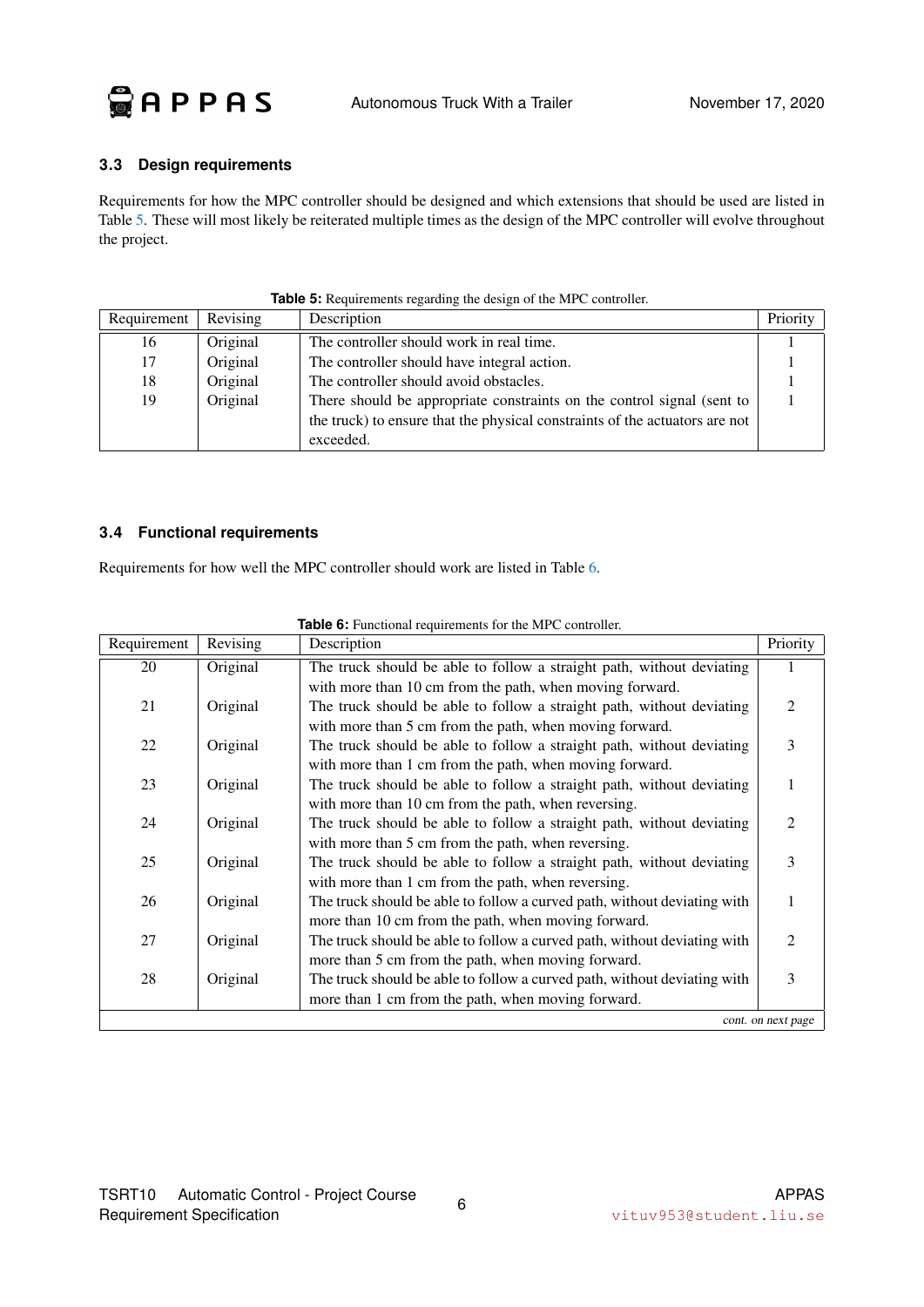

| cont. from previous page |          |                                                                          |                |
|--------------------------|----------|--------------------------------------------------------------------------|----------------|
| Requirement              | Version  | Description                                                              | Priority       |
| 29                       | Original | The truck should be able to follow a curved path, without deviating with |                |
|                          |          | more than 10 cm from the path, when reversing.                           |                |
| 30                       | Original | The truck should be able to follow a curved path, without deviating with | $\mathfrak{2}$ |
|                          |          | more than 5 cm from the path, when reversing.                            |                |
| 31                       | Original | The truck should be able to follow a curved path, without deviating with | 3              |
|                          |          | more than 1 cm from the path, when reversing.                            |                |
| 32                       | Original | The truck should be able to follow a path, without deviating with more   | 1              |
|                          |          | than 10 cm from the path, generated by the motion planner when mov-      |                |
|                          |          | ing forward.                                                             |                |
| 33                       | Original | The truck should be able to follow a path, without deviating with more   | $\overline{2}$ |
|                          |          | than 5 cm from the path, generated by the motion planner when moving     |                |
|                          |          | forward.                                                                 |                |
| 34                       | Original | The truck should be able to follow a path, without deviating with more   | $\mathfrak{Z}$ |
|                          |          | than 1 cm from the path, generated by the motion planner when moving     |                |
|                          |          | forward.                                                                 |                |
| 35                       | Original | The truck should be able to follow a path, without deviating with more   | $\mathbf 1$    |
|                          |          | than 10 cm from the path, generated by the motion planner when revers-   |                |
|                          |          | ing.                                                                     |                |
| 36                       | Original | The truck should be able to follow a path, without deviating with more   | $\mathfrak{2}$ |
|                          |          | than 5 cm from the path, generated by the motion planner when revers-    |                |
|                          |          | ing.                                                                     |                |
| 37                       | Original | The truck should be able to follow a path, without deviating with more   | 3              |
|                          |          | than 1 cm from the path, generated by the motion planner when revers-    |                |
|                          |          | ing.                                                                     |                |
| 38                       | Original | The truck should be able to finish an entire mission, that includes both | $\mathbf 1$    |
|                          |          | driving forward and reversing, without deviating from the generated      |                |
|                          |          | path with more than 10 cm.                                               |                |
| 39                       | Original | The truck should be able to finish an entire mission, that includes both | $\overline{2}$ |
|                          |          | driving forward and reversing, without deviating from the generated      |                |
|                          |          | path with more than 5 cm.                                                |                |
| 40                       | Original | The truck should be able to finish an entire mission, that includes both | 3              |
|                          |          | driving forward and reversing, without deviating from the generated      |                |
|                          |          | path with more than 1 cm.                                                |                |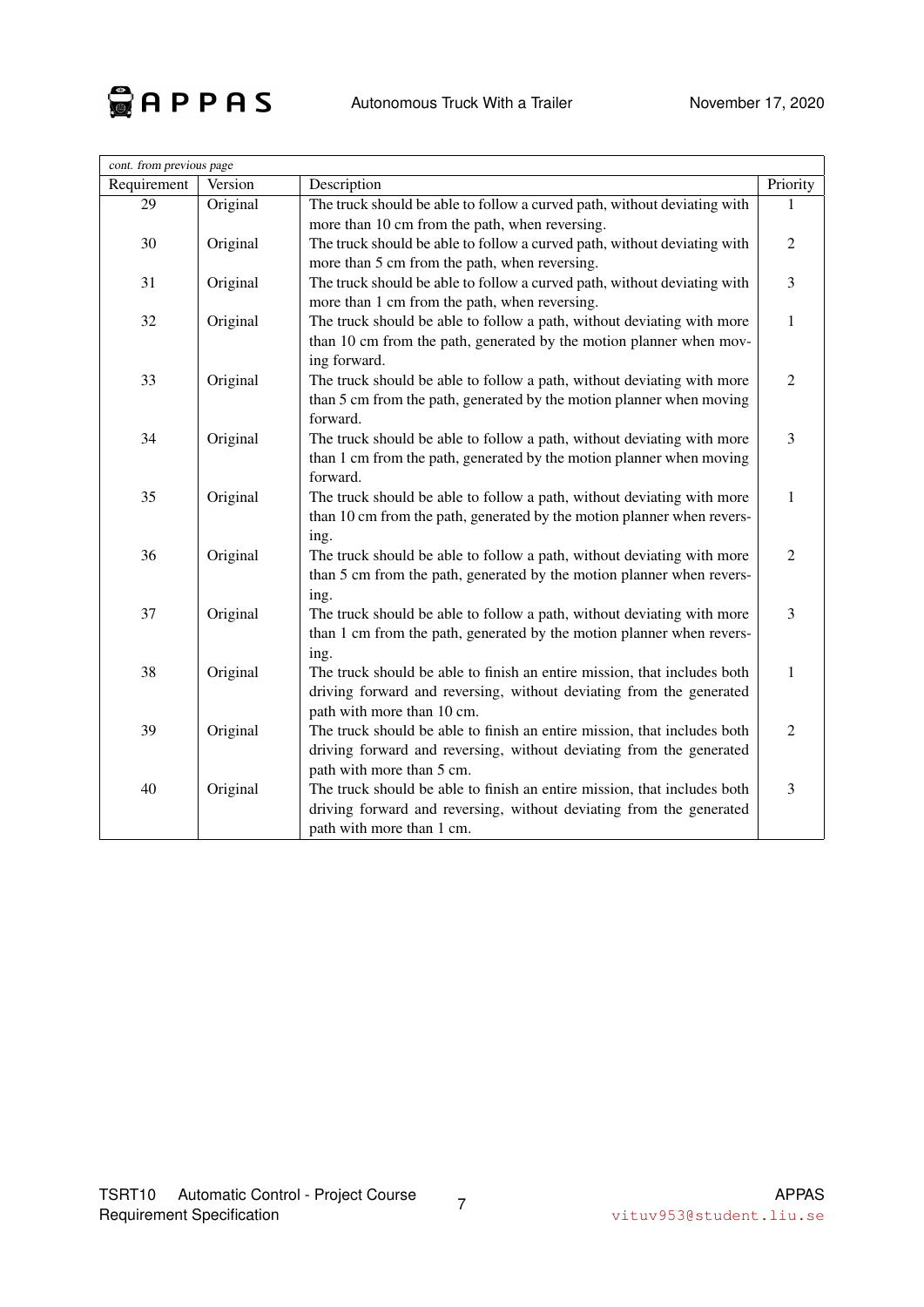## <span id="page-11-0"></span>4 COMMUNICATIONS SYSTEM

The communications system is the brain of the complete system. It will consist of an RPi attached to the truck which will replace the need of an external computer and thus make the truck entirely mobile. The communications system will be used to host the ROS master node and perform the calculations needed for the motion planning in a separate node. The requirements for the communications system are listed in Table [7.](#page-11-1)

<span id="page-11-1"></span>

| Requirement | Revising | Description                                                           | Priority |
|-------------|----------|-----------------------------------------------------------------------|----------|
| 41          | Original | An RPi should be attached to the truck.                               |          |
| 42          | Original | A separate power supply should be attached on the truck used to power |          |
|             |          | the RPi.                                                              |          |
| 43          | Original | ROS should be installed on the RPi.                                   |          |
| 44          | Original | The RPi should host the ROS master node.                              |          |
| 45          | Original | A node used for motion planning should be used by the RPi.            |          |
| 46          | Original | A script running on start-up should be established where the ROS sys- |          |
|             |          | tem runs automatically when the RPi is plugged into the power supply. |          |
| 47          | Original | The RPi should have a wired connection to the EV3.                    |          |

|  | Table 7: Requirements on the communications system. |  |  |  |
|--|-----------------------------------------------------|--|--|--|
|  |                                                     |  |  |  |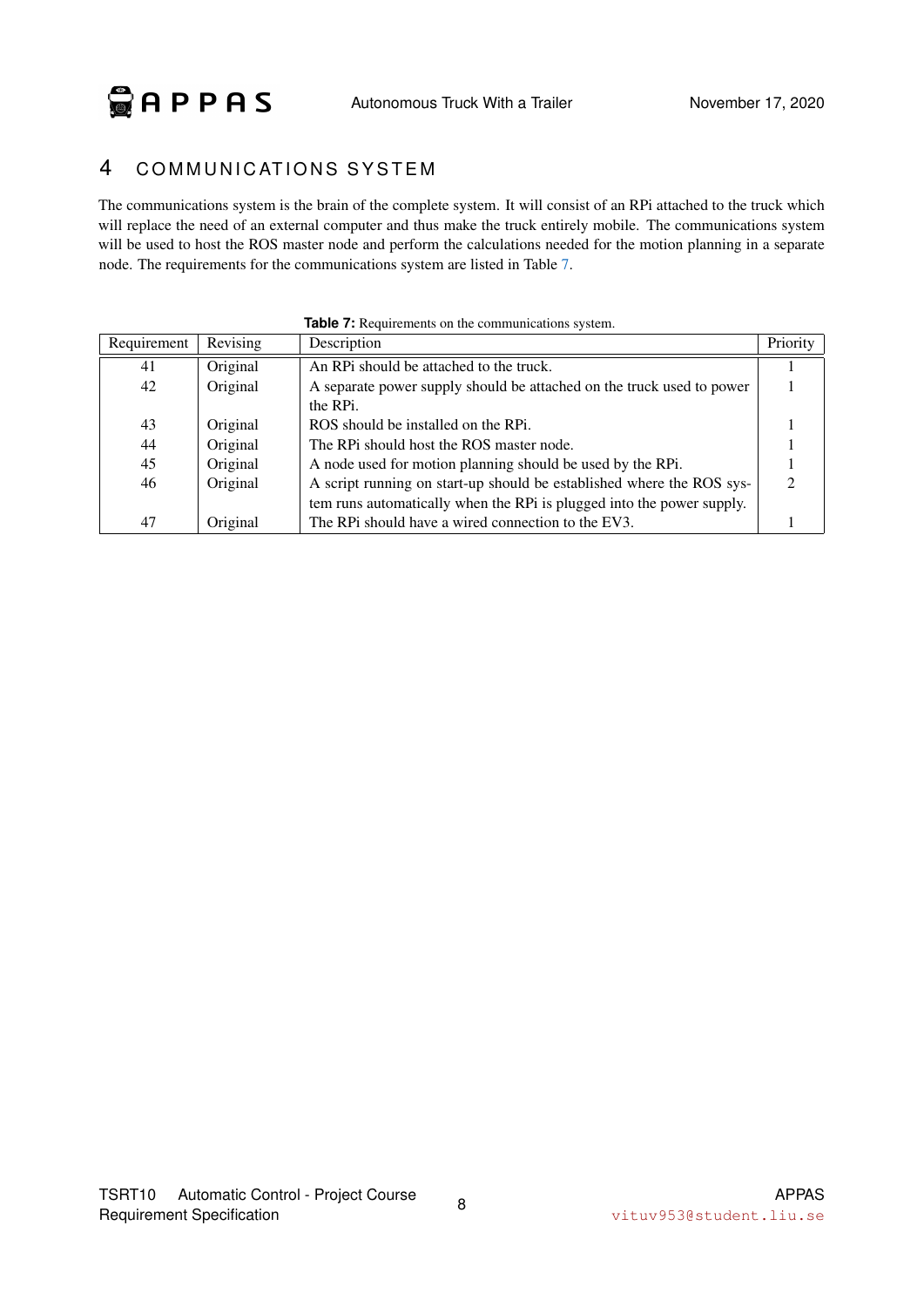### <span id="page-12-0"></span>5 VISUALIZATION SYSTEM

To better use APPAS in teaching and advertising purposes, should APPAS be visualized using one of the projectors in Visionen. Using the projector the planned path and the path followed by the truck will be displayed on the floor during the entire operation. To receive information about the path the visualization system will have wireless communication with the communications system.



**Figure 3:** The visualization system.

#### <span id="page-12-1"></span>**5.1 Design requirements**

<span id="page-12-3"></span>Requirements regarding the design of the visualization system are listed in Table [8.](#page-12-3)

| Requirement | Revising | Description                                                            | Priority |
|-------------|----------|------------------------------------------------------------------------|----------|
| 48          | Original | The visualization system should run on the computer in Visionen con-   |          |
|             |          | nected to the projector.                                               |          |
| 49          | Original | The visualization should display the offline planned path.             |          |
| 50          | Original | The visualization should display the online improvements of the path.  |          |
| 51          | Original | The visualization should display the driven path during the operation. |          |
| 52          | Original | The visualization should display the obstacles.                        |          |

**Table 8:** Design requirements on the visualization system.

#### <span id="page-12-2"></span>**5.2 External interfaces**

<span id="page-12-4"></span>Requirements regarding the external interfaces of the visualization system are listed in Table [9.](#page-12-4)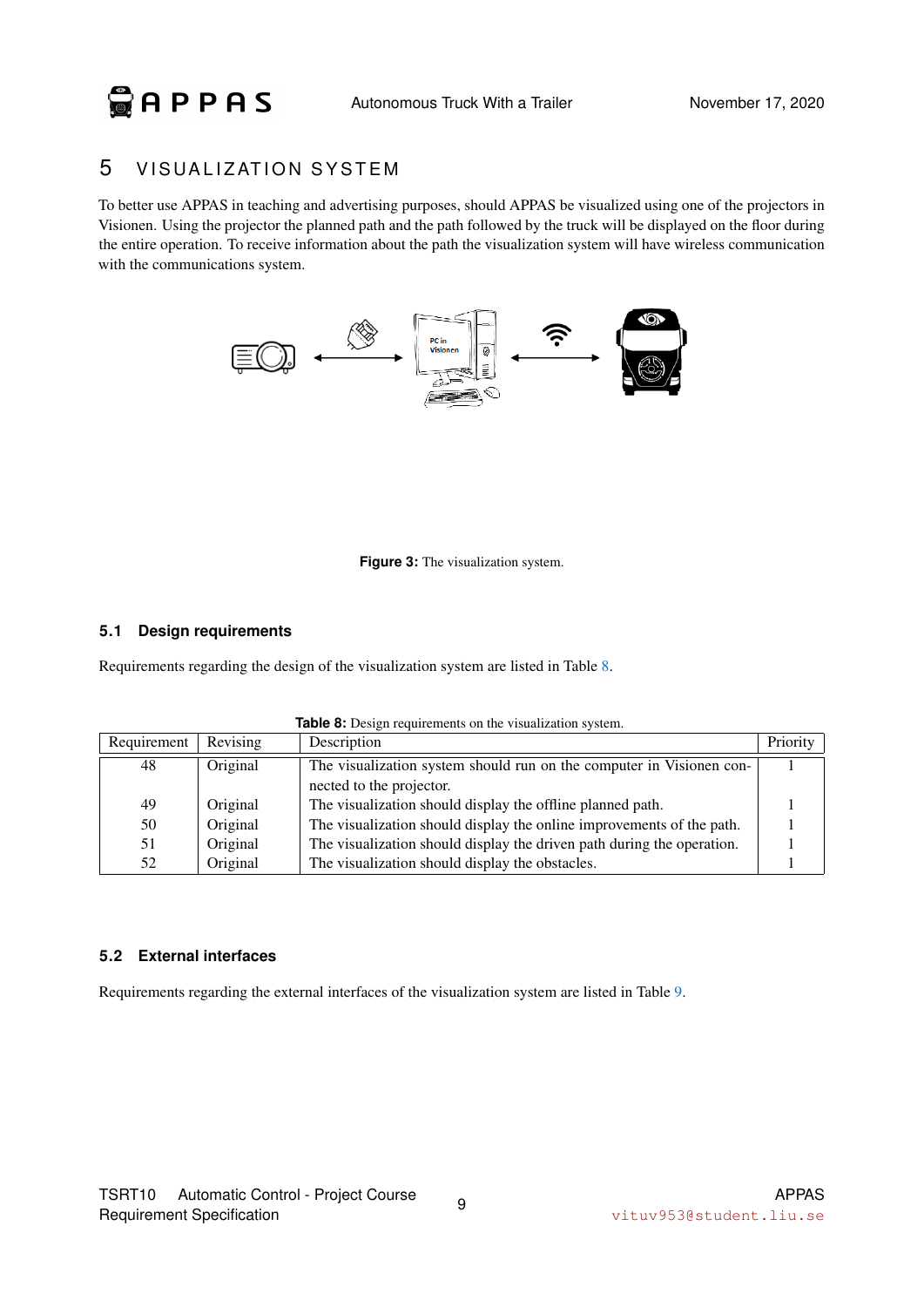| Requirement | Revising | Description                                                        | Priority |
|-------------|----------|--------------------------------------------------------------------|----------|
| 53          | Original | There should be wireless communication to and from the RPi.        |          |
| 54          | Original | The external computer should be connected to the projector with an |          |
|             |          | HDMI cable.                                                        |          |

**Table 9:** Requirements regarding external interfaces on the visualization system.

# <span id="page-13-0"></span>6 SIMULATION ENVIRONMENT

For faster development of the planner and controller, a simulation environment will be used. Requirements on this system are listed in Table [10.](#page-13-1)

<span id="page-13-1"></span>

| Requirement | Revising | Description                                                           | Priority |
|-------------|----------|-----------------------------------------------------------------------|----------|
| 55          | Original | The simulation environment should display the planned path of a mis-  |          |
|             |          | sion.                                                                 |          |
| 56          | Original | The simulation environment should be able to run the planner.         |          |
| 57          | Original | The simulation environment should display the obstacles.              |          |
| 58          | Original | The simulator should simulate the truck's movements.                  |          |
| 59          | Original | The simulation environment should display the simulated path of the   |          |
|             |          | truck's movements.                                                    |          |
| 60          | Original | The simulation environment should be able to run the truck's MPC con- |          |
|             |          | troller.                                                              |          |
| 61          | Original | The simulation environment should simulate the truck in 3D.           |          |

**Table 10:** Requirements on the simulation environment.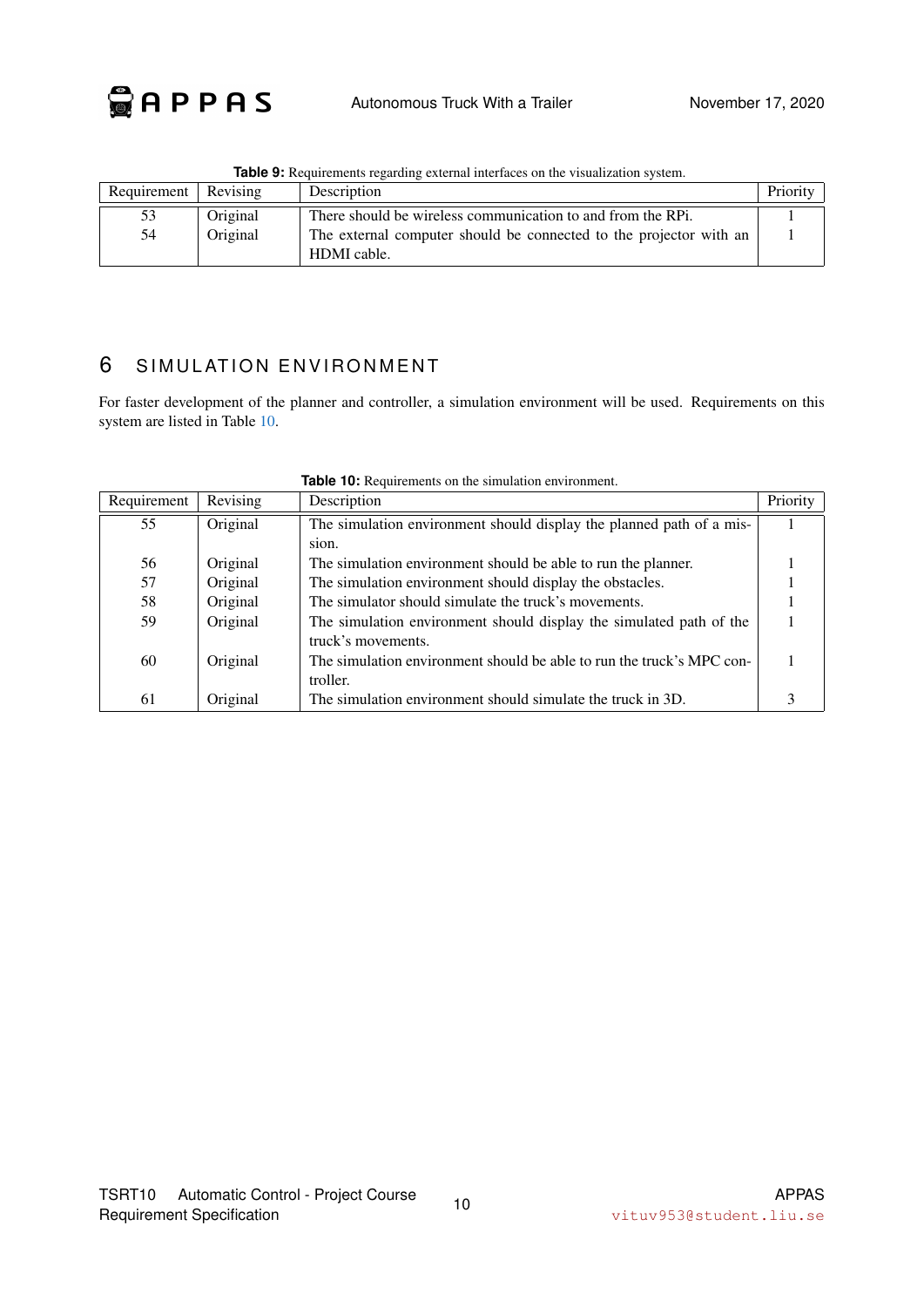# <span id="page-14-0"></span>7 SOFTWARE QUALITY

To be able to guarantee a certain form of standard in the software implemented, requirements are established that keeps a consistency in the code. The requirements on the software implementation are listed in Table [11.](#page-14-2)

<span id="page-14-2"></span>

| Requirement | Revising | Description                                                           | Priority |
|-------------|----------|-----------------------------------------------------------------------|----------|
| 62          | Original | All new code written by the group should comply with the formatting   |          |
|             |          | used previous years, which is the Google code standard for $C++$ and  |          |
|             |          | Python.                                                               |          |
| 63          | Original | All new modules should be compatible with the existing ROS structure. |          |
| 64          | Original | All known bugs and issues with the code should be documented before   |          |
|             |          | the project ends.                                                     |          |
| 65          | Original | Git should be used for the written code.                              |          |
| 66          | Original | No development should be done in the master branch on Git.            |          |
| 67          | Original | All code should be merged through a merge request where another per-  |          |
|             |          | son has reviewed and accepted the changes.                            |          |

#### **Table 11:** Requirements regarding the software quality.

# <span id="page-14-1"></span>8 ECONOMY

<span id="page-14-3"></span>The economy requirements on the project are presented in Table [12.](#page-14-3)

| $\frac{1}{2}$ |          |                                                                       |          |  |  |
|---------------|----------|-----------------------------------------------------------------------|----------|--|--|
| Requirement   | Revising | Description                                                           | Priority |  |  |
| 68            | Original | Each group member shall spend 240 hours on the project.               |          |  |  |
| 69            | Original | The group shall receive a total of 40 hours of tutoring time.         |          |  |  |
| 70            | Original | The group shall be provided with a project room.                      |          |  |  |
| 71            | Original | Necessary hardware for the project shall be provided by the customer. |          |  |  |

**Table 12: Economy requirements.**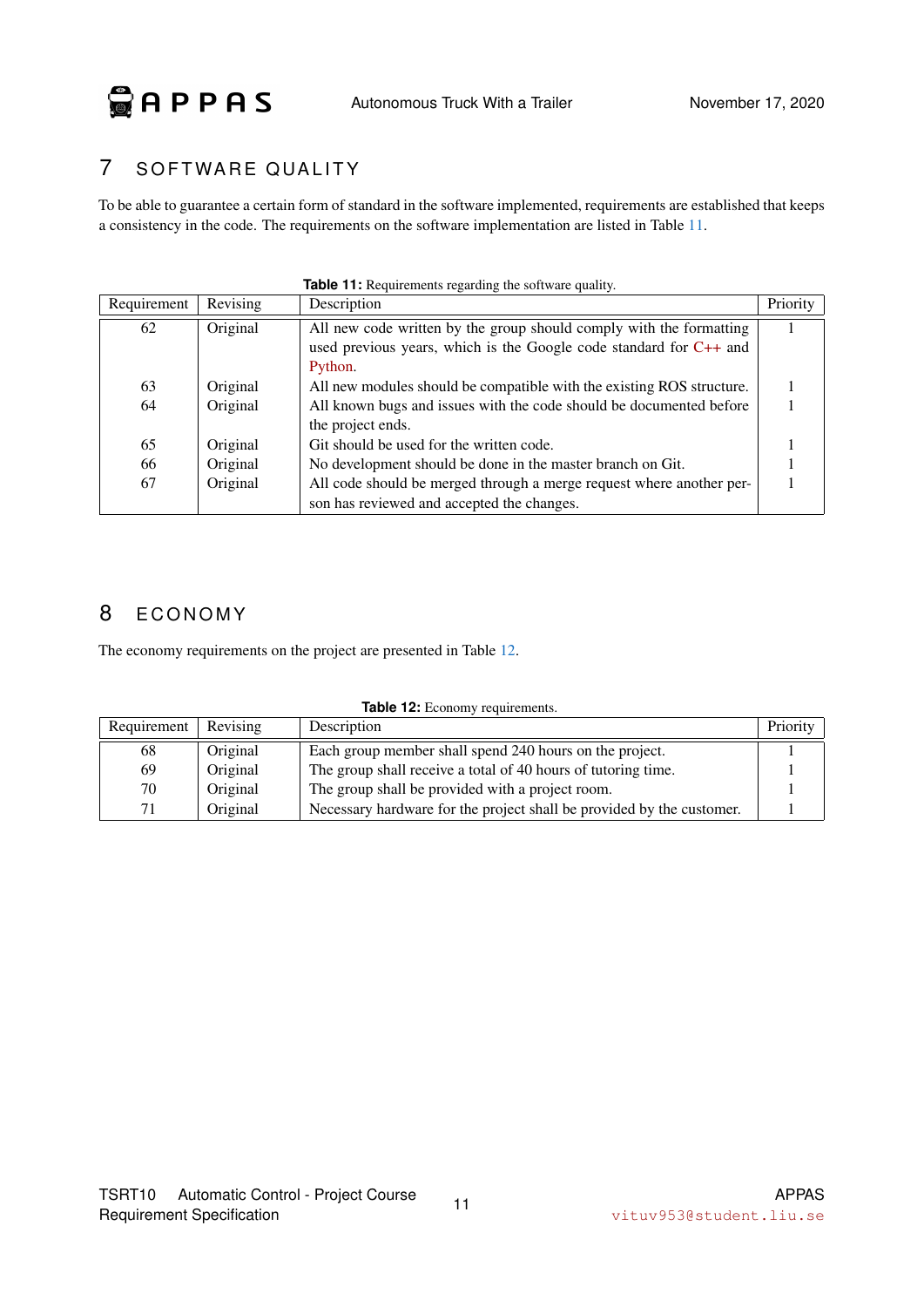# <span id="page-15-0"></span>9 DELIVERY

<span id="page-15-1"></span>Requirements for the necessary deliveries are listed in Table [13.](#page-15-1)

| Requirement | Revising | Description                                                                | Priority |
|-------------|----------|----------------------------------------------------------------------------|----------|
| 72          | Original | The following should be delivered by TG2 (2020-09-22): requirement         |          |
|             |          | specification, project plan, time plan, an oral presentation of the system |          |
|             |          | and a draft of the design specification.                                   |          |
| 73          | Original | The following should be delivered by TG3 (2020-10-06): final design        |          |
|             |          | specification and a test plan.                                             |          |
| 74          | Original | The following should be delivered by TG4 (2020-10-29): all subsys-         |          |
|             |          | tems should be individually tested in simulation or in Visionen.           |          |
| 75          | Original | The following should be delivered by TG5 (2020-12-01): fully func-         |          |
|             |          | tional system, user manual, test protocol and a presentation where it is   |          |
|             |          | shown that the requirements are fulfilled.                                 |          |
| 76          | Original | The following should be delivered by TG6 (2020-12-14): technical re-       |          |
|             |          | port, after study, movie, poster presentation and a website describing     |          |
|             |          | the project.                                                               |          |

#### **Table 13:** Requirements on the deliveries.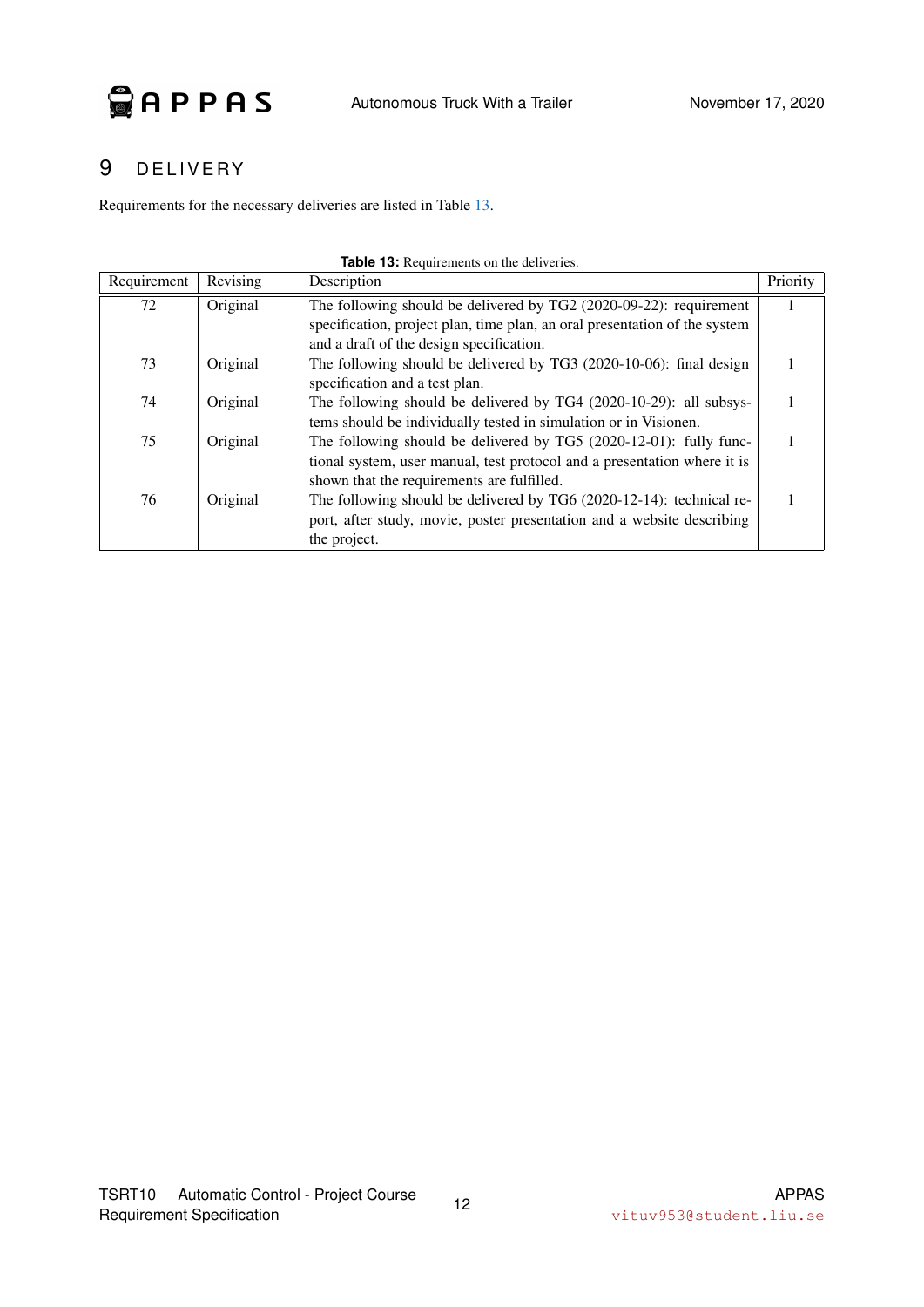GAPPAS

# <span id="page-16-0"></span>10 DOCUMENTATION

Table [14](#page-16-1) lists all documents that shall be produced during the project, where the different targets for these documents are the project group (PG), orderer (O) and customer (C).

<span id="page-16-1"></span>

| Document             | Language | <b>EXAMPLE 14.</b> Documents to be produced during the course of the pro-<br>Aim | Target       | Format           |
|----------------------|----------|----------------------------------------------------------------------------------|--------------|------------------|
|                      | English  | Formulates how the work during the                                               | PG, O        | Electronic/PDF   |
| Project plan         |          |                                                                                  |              |                  |
|                      |          | project is organized, including milestones<br>and deliveries.                    |              |                  |
|                      |          |                                                                                  |              |                  |
| Requirement specifi- | English  | Describes the different requirements of the                                      | PG, O,       | Electronic/PDF   |
| cation               |          | product which has to be fulfilled by the                                         | C            |                  |
|                      |          | project group.                                                                   |              |                  |
| Time plan            | English  | Specifies how the resources shall be dis-                                        | PG, O        | Electronic/PDF   |
|                      |          | tributed between the activities.                                                 |              |                  |
| Design specification | English  | It will contain an thorough overview of the                                      | PG, O        | Electronic/PDF   |
|                      |          | whole system and also of the three subsys-                                       |              |                  |
|                      |          | tems.                                                                            |              |                  |
| Test plan            | English  | Describes the tests that are supposed to be                                      | $\Omega$     | Electronic/PDF   |
|                      |          | performed and the requirements they are                                          |              |                  |
|                      |          | suppose to fulfill.                                                              |              |                  |
| Test protocol        | English  | A protocol which present a list of all the                                       | $\Omega$     | Electronic/PDF   |
|                      |          | tests which were made and the requirement                                        |              |                  |
|                      |          | they fulfilled.                                                                  |              |                  |
| User manual          | English  | Describes how the end product should be                                          | $\mathbf C$  | Electronic/PDF   |
|                      |          | used.                                                                            |              |                  |
| Technical documen-   | English  | A documentation that will contain all the                                        | $\Omega$     | Electronic/PDF   |
| tation               |          | technical results during the project.                                            |              |                  |
| After study          | English  | A reflection of what went well during the                                        | $\Omega$     | Electronic/PDF   |
|                      |          | project and what could be improved in fu-                                        |              |                  |
|                      |          | ture work.                                                                       |              |                  |
| Poster presentation  | English  | A poster which will summarize the whole                                          | $\mathbf C$  | Poster           |
|                      |          | project, mainly the results and conclusion.                                      |              |                  |
| Web page             | English  | A web page that will present the project                                         | $\mathbf C$  | Electronic/HTML  |
|                      |          | and contain all the relevant documents.                                          |              |                  |
| Movie                | English  | A short movie presenting the final system                                        | $\mathsf{C}$ | Electronic/Video |
|                      |          | and how it works.                                                                |              |                  |
| Meeting minutes      | English  | The agenda of each meeting which also                                            | PG, O        | Electronic/PDF   |
|                      |          | contains the notes during the meeting.                                           |              |                  |
| Time report          | Swedish  | An accurate time report which will present                                       | PG, O        | Electronic/PDF   |
|                      |          | how much time each project member has                                            |              |                  |
|                      |          | spent on the different activities each week.                                     |              |                  |
| Status report        | Swedish  | Report of what each member have done                                             | O, PG,       | Electronic/PDF   |
|                      |          | during the week.                                                                 | $\mathsf{C}$ |                  |

| Table 14: Documents to be produced during the course of the project. |  |  |
|----------------------------------------------------------------------|--|--|
|                                                                      |  |  |